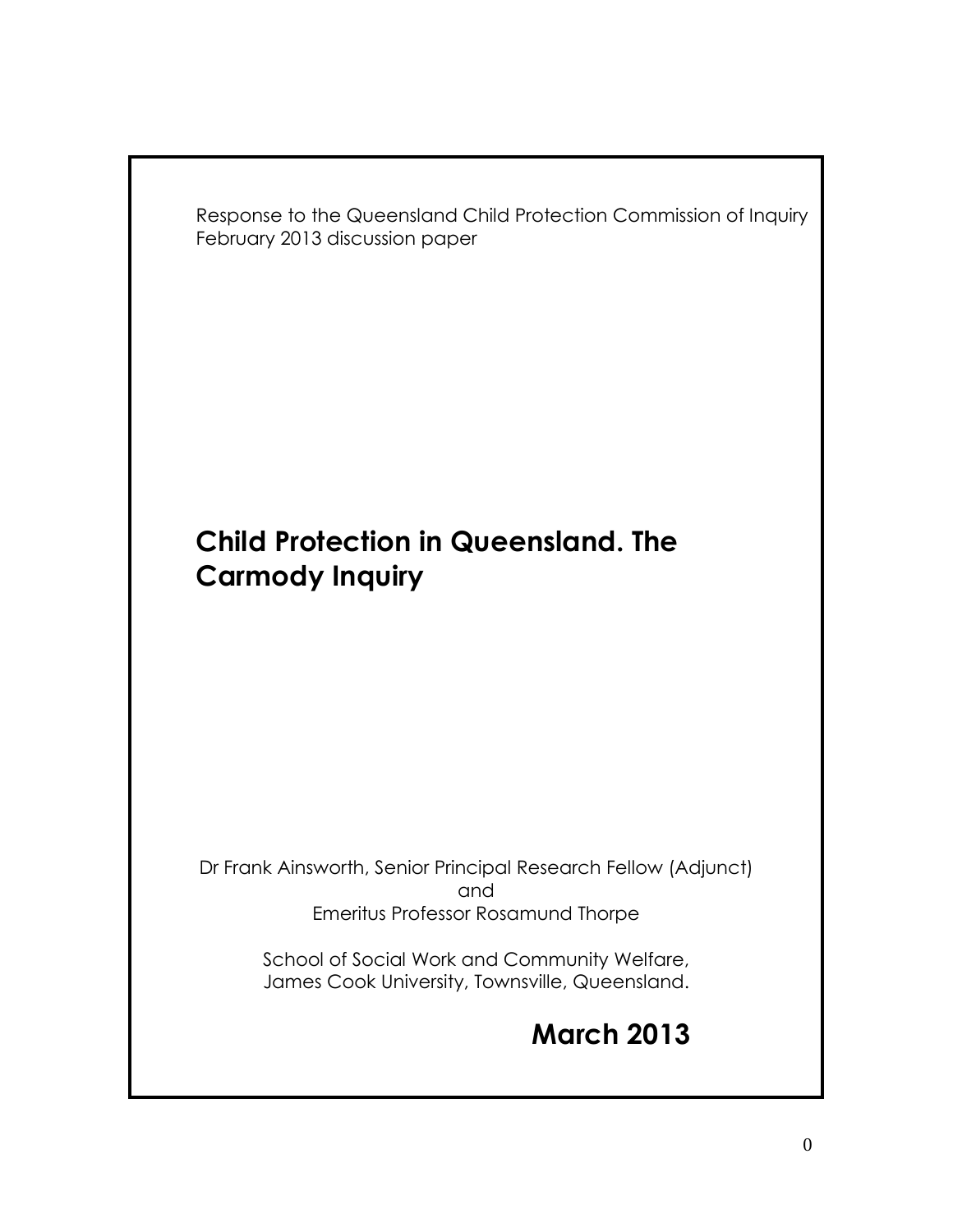### **INTRODUCTION**

We anticipate that the Commission of Inquiry will receive many responses to this discussion paper. For this reason this response is confined to two chapters. These are Chapter 4 'Investigating and assessing child protection reports' and chapter 5 'Working effectively with children in care'.

### **Comments on Chapter 4.**

It is particularly concerning that on page 70 of this chapter when discussing the use of structured decision making (SDM) it states that 'The tools are predictive …' This unfortunately is not true and is a major error.

Structured decision making (SDM) is classificatory not predictive and classifies cases as low, medium and high risk. Given this fact, children should neither be removed from nor returned to parental care based on a SDM reading. Indeed, reliance on a tool like SDM is likely to result in too many 'false positives' i.e. child removal when the child should have remained in parental care, albeit with extensive family support and educational services and close monitoring. Pre-eminent in such cases should be professional judgement not a tool like SDM which provides practitioners with a false sense of certainty when making complex child protection decision.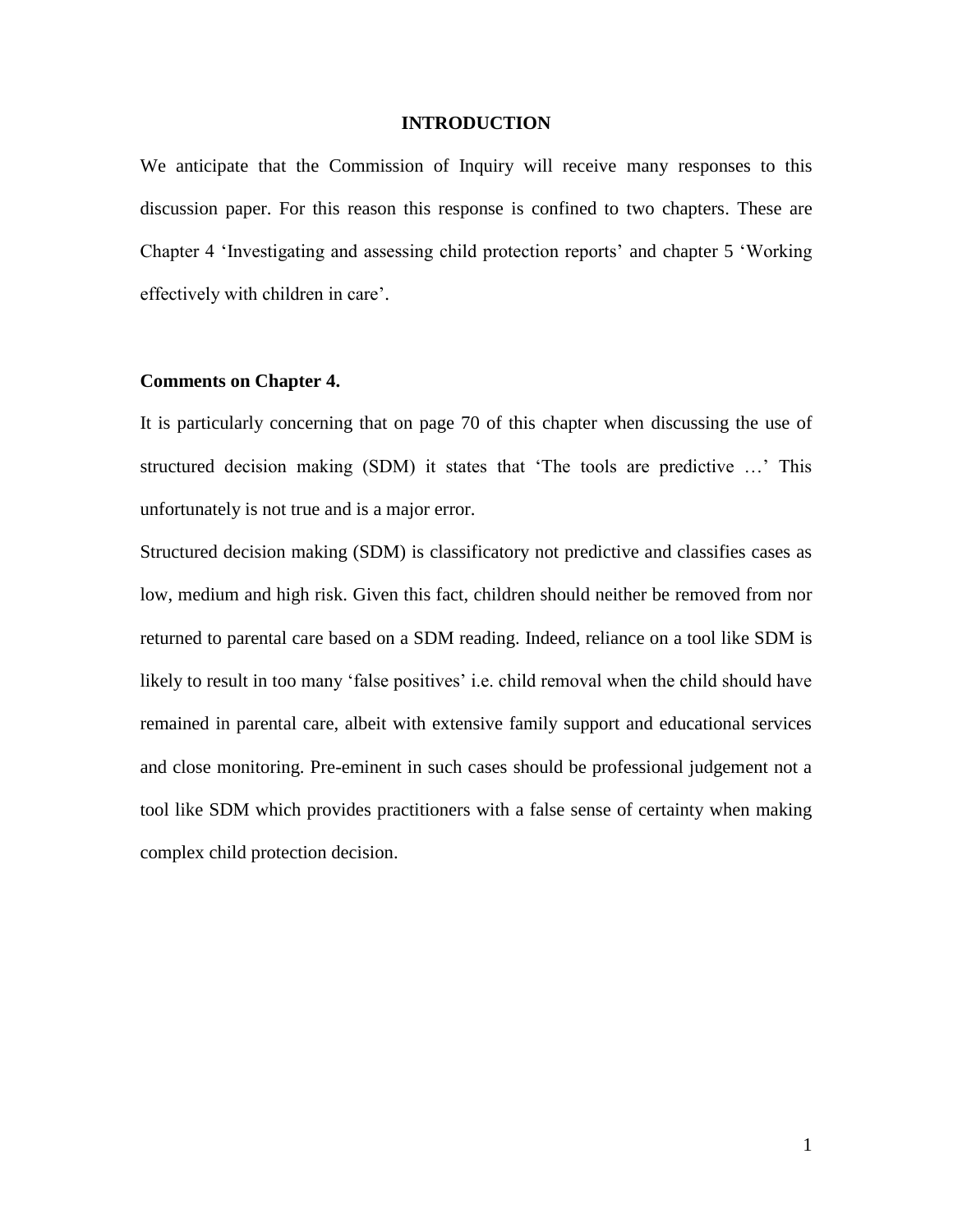# **Comments on Chapter 5**

## *Issues associated with residential care*

In this chapter we concentrate on section 5.4.2 where the discussion is particularly ill

informed.

Firstly, there is a need to classify residential programs against the function they perform.

Table 1 offers a three type classification.

Table 1. Classification of residential programs.

| <b>Characteristics</b>                                             |
|--------------------------------------------------------------------|
| Care and supported accommodation only $-$ no in-house education or |
| treatment services                                                 |
| Care, accommodation and in-house education                         |
|                                                                    |
| Care, accommodation and in-house treatment services                |
|                                                                    |
|                                                                    |

**Adapted from Ainsworth and Hansen (2009).**

Most, if not all, Queensland residential child care programs are type 1 programs as the emphasis is on care and supported accommodation rather than treatment or education. This is partly due to the small size of these programs, often 4-6 places per unit, and the qualifications, or lack thereof, of the residential care workforce.

## *Lack of therapeutic care*

Some programs will of course claim to be offering 'therapeutic residential care' as this is the current favoured language but this is a dubious claim given the lack of clear program models, lack of in-house clinically qualified staff, and the low level qualification of many direct care personnel.

The best known Australian example of a program model that articulates the theoretical foundation and then shows how this theory is translated into day to day therapeutic activities is that sponsored by the Lighthouse Foundation (Barton, Gonzalez and Tomlinson, 2010).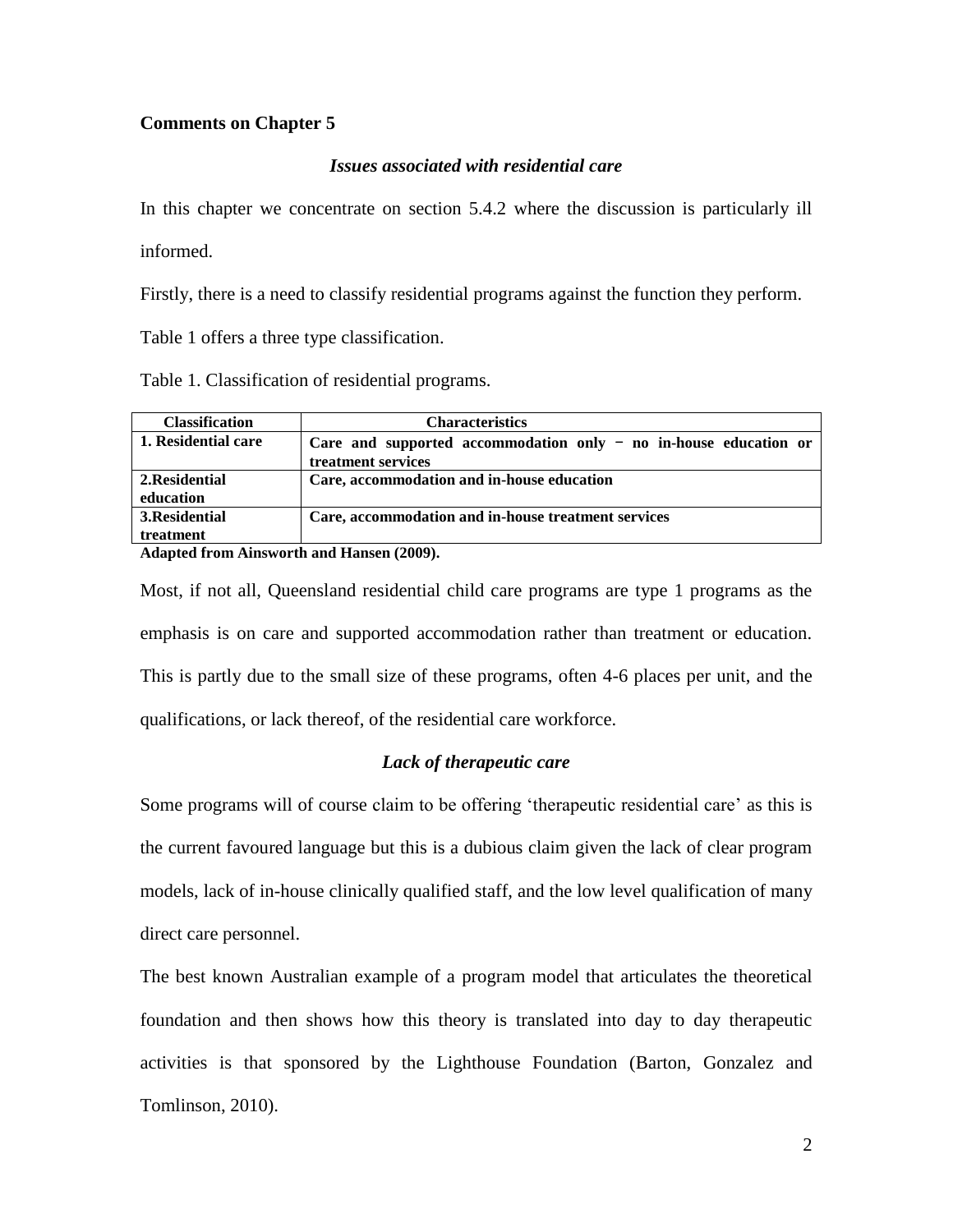Other models such as Sanctuary (Bloom & Yanosy, 2008) offer a range of underpinning theories but less practice guidance as to how to create and exploit everyday life events for therapeutic purposes which is the essence of therapeutic care (Macdonald & Millen, 2012).

### *Cost*

Residential care is very costly but with good reason. What residential programs are increasingly asked to do is provide services for a population of seriously traumatised children and young people who display significant behavioural difficulties and mental health problems. They are invariably young people who have endured a series of failed foster care placements (10 is not uncommon, 20 is all too frequent). They are victims of a system that offered the hope of 'permanency' in foster care but deliver the reverse impermanence.

In that respect, residential care programs like all other tertiary level services, such as a teaching hospital in the health system or a special school in the education system, is inevitably at the top of any cost scale comparison. But this is a cost comparison scale that is neither reasonable nor fair as many of the costs result from the failure of other parts of the system, namely foster care that through its failure to provide 'permanence' generates many of the costs that are attributed, at a later point in time, to residential care programs.

#### *Staffing*

Unlike tertiary level services in health or education that are staffed by the best qualified personnel, residential care programs in the child protection and welfare sector are staffed by the least educated and the least knowledgeable personnel in the overall child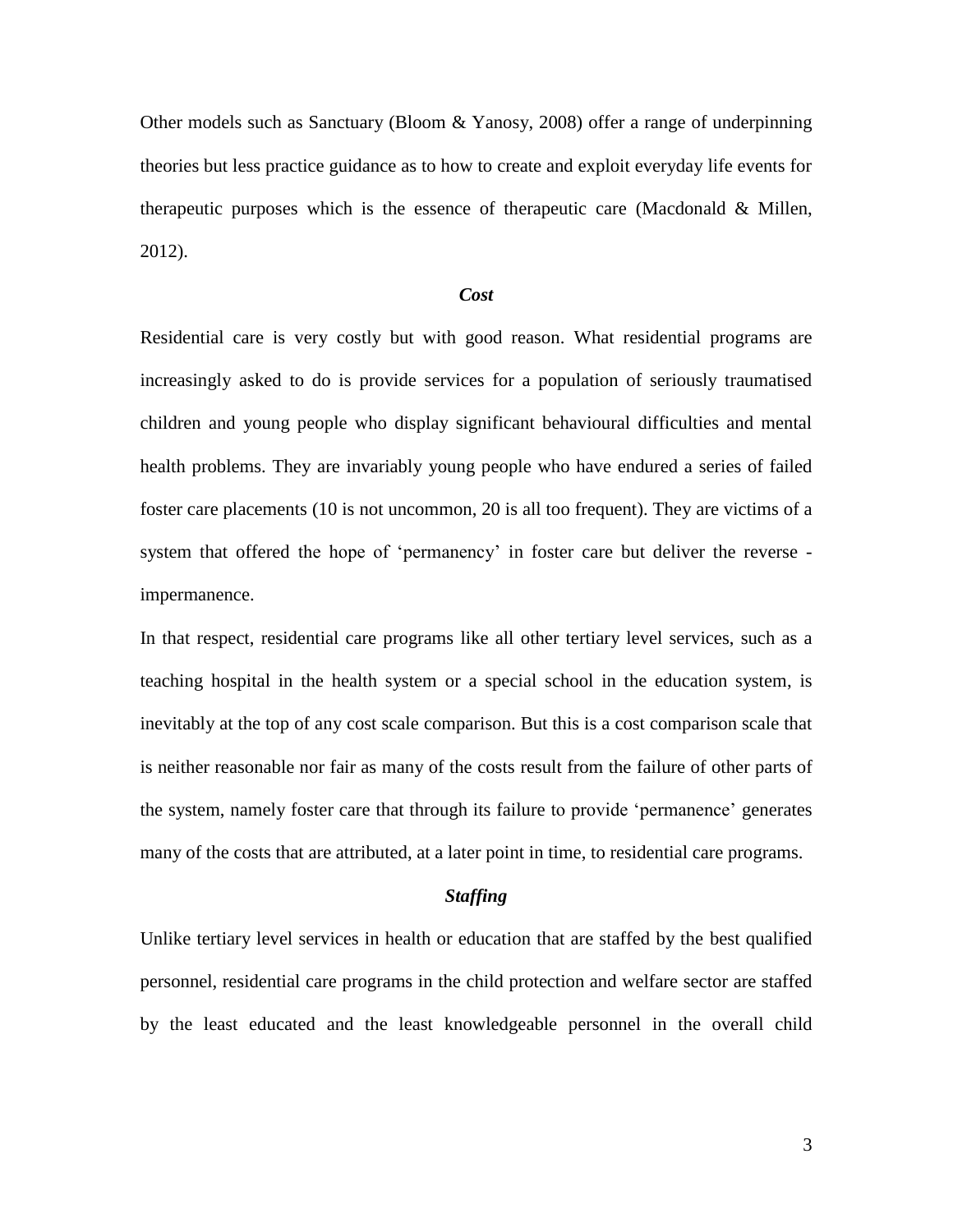protection and child welfare system. Staff who are then expected to work miracles that the rest of the system could not provide. This is a joke.

How can you expect staff who are poorly educated and with limited experience to provide therapeutic care to the most seriously traumatised children and young people in Queensland? This is not just a joke, it is a sick joke to have such a ridiculous expectation and then to criticise the service because it is costly. And that is another very sick joke.

These young people could easily have found their way into the mental health system where the ward/unit in which they would be placed for treatment will be staffed by psychiatrists, clinical psychologists and mental health trained nurses They might also find their way into special education units (even boarding schools) where they will receive educational services provided by degree level qualified specialist teachers often supported by educational psychologists. In fact, neither the health system nor the education system would permit their services to be staffed with the type of poorly trained workers that the child protection and welfare system considers appropriate for residential services for Queensland's most vulnerable children and young people.

It is hard to think of a more shameful service scenario. And to demonise residential programs for their cost and for failing to be effective when all other services have failed is equally shameful. Every time a foster care placement fails the cost of this failure is not the subject of an investigation. Instead the cost just gets ignored and is written off. No such luck for residential programs. Why?

4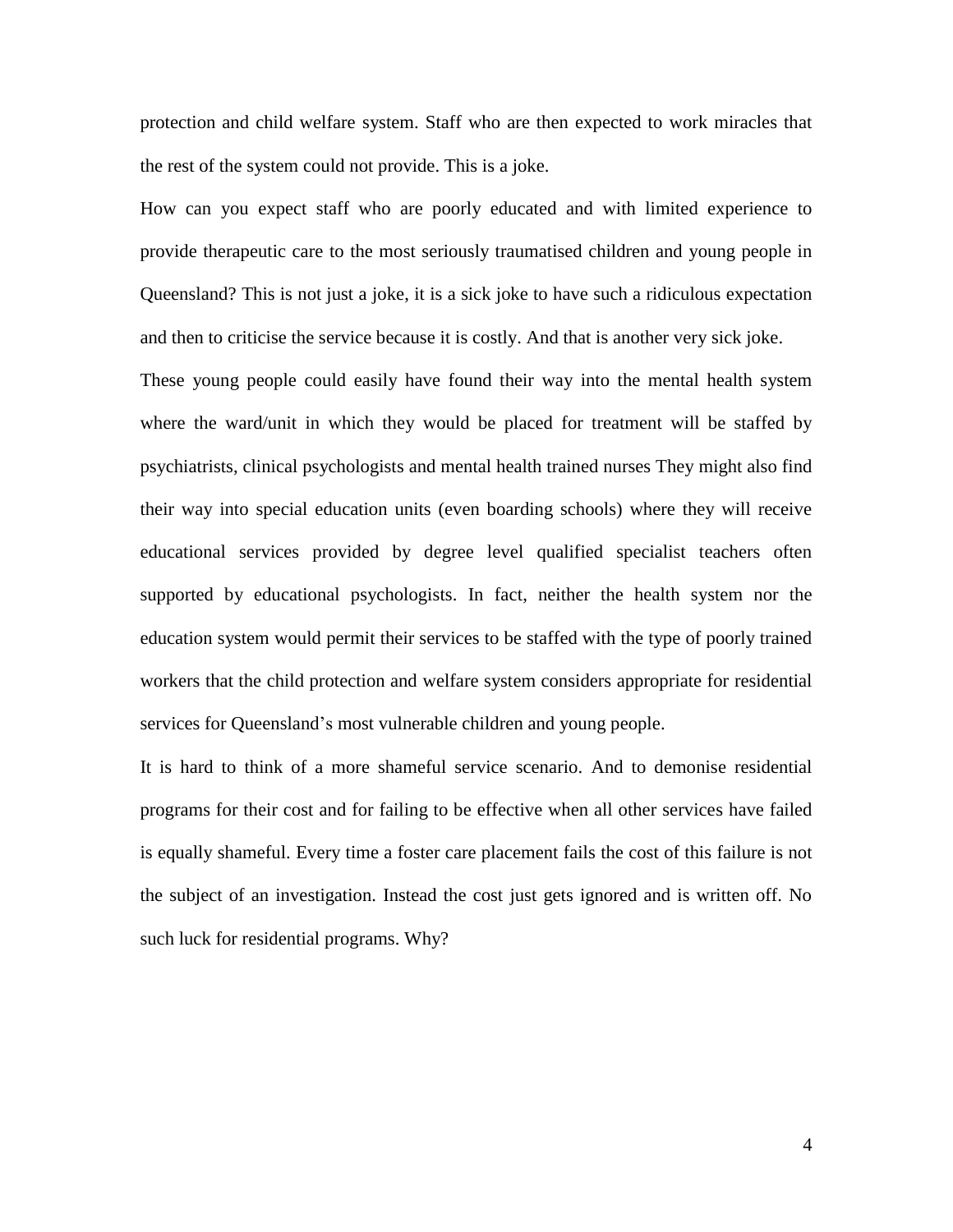## *A system without residential care programs*

Some argue that because of the cost the use of residential programs should be minimised (Noonan and Menashi, 2011). Australia (and Queensland) is already in the position of being one of the lowest users internationally of residential child care services (Ainsworth & Thoburn, 2013). There is also recent evidence that this minimum usage of residential services simply pushes vulnerable children and young people who, because of their age, are still the responsibility of child protection and child welfare authorities, into the juvenile justice system and homelessness services (Ainsworth and Hansen, 2005).

This can hardly be a humane way to treat this population of vulnerable children and young people.

In addition, making spurious comparisons of the cost of residential care services and labelling the cost 'scandalous' (Lyell, 2013) when there is no other viable service option for these young people, is at best naïve. Or should cost become the determinant of placement choice? In such a situation the only option would be foster care and another failed placement. Hardly a sensible response given that it is known that failed foster care placements contribute significantly to the difficult behaviour and mental health issues of children and young people in care.

Instead, there needs to be a huge investment by the Queensland government into building a new therapeutic residential care system where programs are properly designed, managed and staffed by skilled personnel. This is especially so given a recent research study of young women in juvenile detention in NSW where a huge percentage of these young women have a history of being in out-of-home care (Macfarlane, 2010).